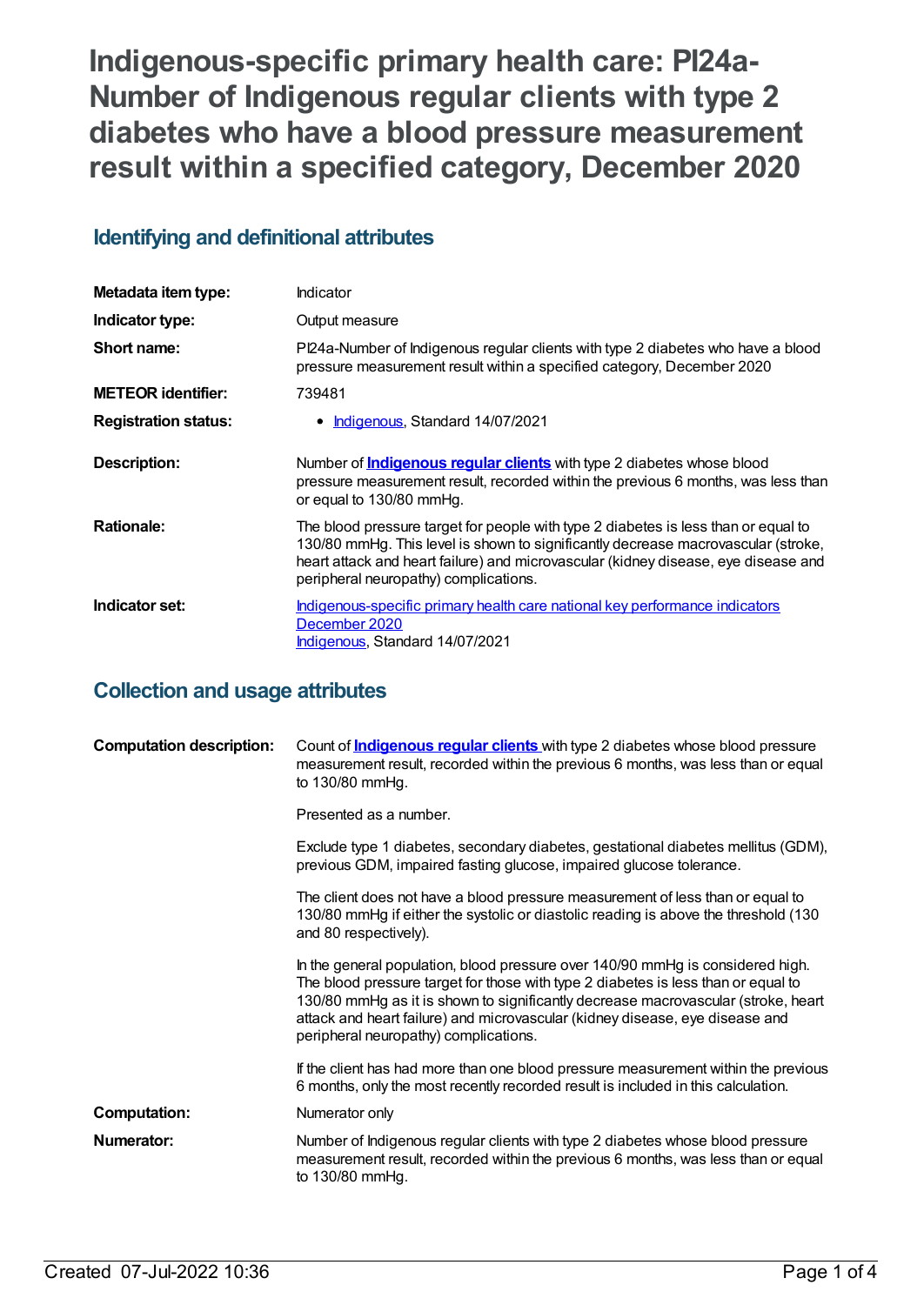#### [Person—diabetes](https://meteor.aihw.gov.au/content/270194) mellitus status, code NN

### **Data Source**

[Indigenous-specific](https://meteor.aihw.gov.au/content/737914) primary health care national Key Performance Indicators (nKPI) data collection

#### **NMDS / DSS**

[Indigenous-specific](https://meteor.aihw.gov.au/content/738532) primary health care NBEDS December 2020

#### **Guide for use**

Type 2 diabetes only.

### **Data Element / Data Set**

[Person—blood](https://meteor.aihw.gov.au/content/443234) pressure measurement result less than or equal to 130/80 mmHg indicator, yes/no code N

#### **Data Source**

[Indigenous-specific](https://meteor.aihw.gov.au/content/737914) primary health care national Key Performance Indicators (nKPI) data collection

#### **NMDS / DSS**

[Indigenous-specific](https://meteor.aihw.gov.au/content/738532) primary health care NBEDS December 2020

#### **Guide for use**

Response to this is conditional on responding 'yes' to having had a blood pressure measurement result recorded within the previous 6 months.

#### **Data Element / Data Set**

[Person—Indigenous](https://meteor.aihw.gov.au/content/602543) status, code N

#### **Data Source**

[Indigenous-specific](https://meteor.aihw.gov.au/content/737914) primary health care national Key Performance Indicators (nKPI) data collection

#### **NMDS / DSS**

[Indigenous-specific](https://meteor.aihw.gov.au/content/738532) primary health care NBEDS December 2020

#### **Guide for use**

Indigenous only.

#### **Data Element / Data Set**

Person-regular client indicator, yes/no code N

#### **Data Source**

[Indigenous-specific](https://meteor.aihw.gov.au/content/737914) primary health care national Key Performance Indicators (nKPI) data collection

#### **NMDS / DSS**

[Indigenous-specific](https://meteor.aihw.gov.au/content/738532) primary health care NBEDS December 2020

### **Guide for use**

Regular clients only.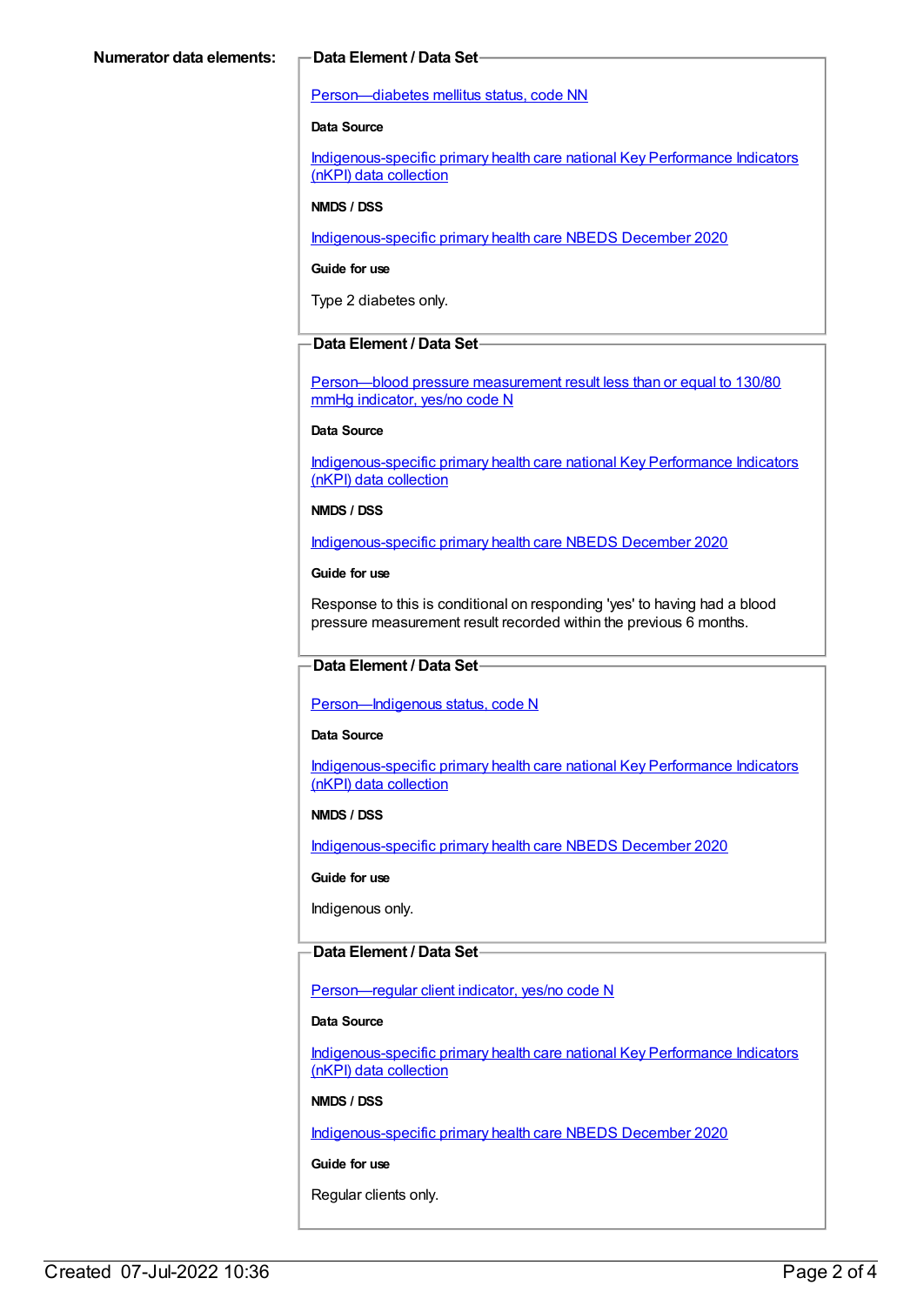| Disaggregation:                         | 1. Sex:                                                                                               |
|-----------------------------------------|-------------------------------------------------------------------------------------------------------|
|                                         | a) Male                                                                                               |
|                                         | b) Female.                                                                                            |
|                                         | 2. Age group:                                                                                         |
|                                         | $a) 0-4$ years                                                                                        |
|                                         | b) $5-14$ years                                                                                       |
|                                         | c) 15-24 years                                                                                        |
|                                         | d) 25-34 years                                                                                        |
|                                         | e) 35-44 years                                                                                        |
|                                         | f) $45-54$ years                                                                                      |
|                                         | g) 55-64 years                                                                                        |
|                                         | h) 65 years and over.                                                                                 |
|                                         |                                                                                                       |
| <b>Disaggregation data</b><br>elements: | Data Element / Data Set-                                                                              |
|                                         | Person-age, total years N[NN]                                                                         |
|                                         |                                                                                                       |
|                                         | <b>Data Source</b>                                                                                    |
|                                         | Indigenous-specific primary health care national Key Performance Indicators<br>(nKPI) data collection |
|                                         | <b>NMDS / DSS</b>                                                                                     |
|                                         | Indigenous-specific primary health care NBEDS December 2020                                           |
|                                         | Data Element / Data Set-                                                                              |
|                                         | Person-sex, code X                                                                                    |
|                                         | <b>Data Source</b>                                                                                    |
|                                         | Indigenous-specific primary health care national Key Performance Indicators                           |
|                                         | (nKPI) data collection                                                                                |
|                                         | <b>NMDS / DSS</b>                                                                                     |
|                                         | Indigenous-specific primary health care NBEDS December 2020                                           |
|                                         |                                                                                                       |

**Comments:** Census date for reporting is 31 December 2020.

# **Representational attributes**

| <b>Representation class:</b> | Count   |  |
|------------------------------|---------|--|
| Data type:                   | Real    |  |
| Unit of measure:             | Person  |  |
| Format:                      | N[N(6)] |  |
|                              |         |  |

# **Indicator conceptual framework**

| Framework and | <b>Effective/Appropriate/Efficient</b> |
|---------------|----------------------------------------|
| dimensions:   |                                        |

**Data source attributes**